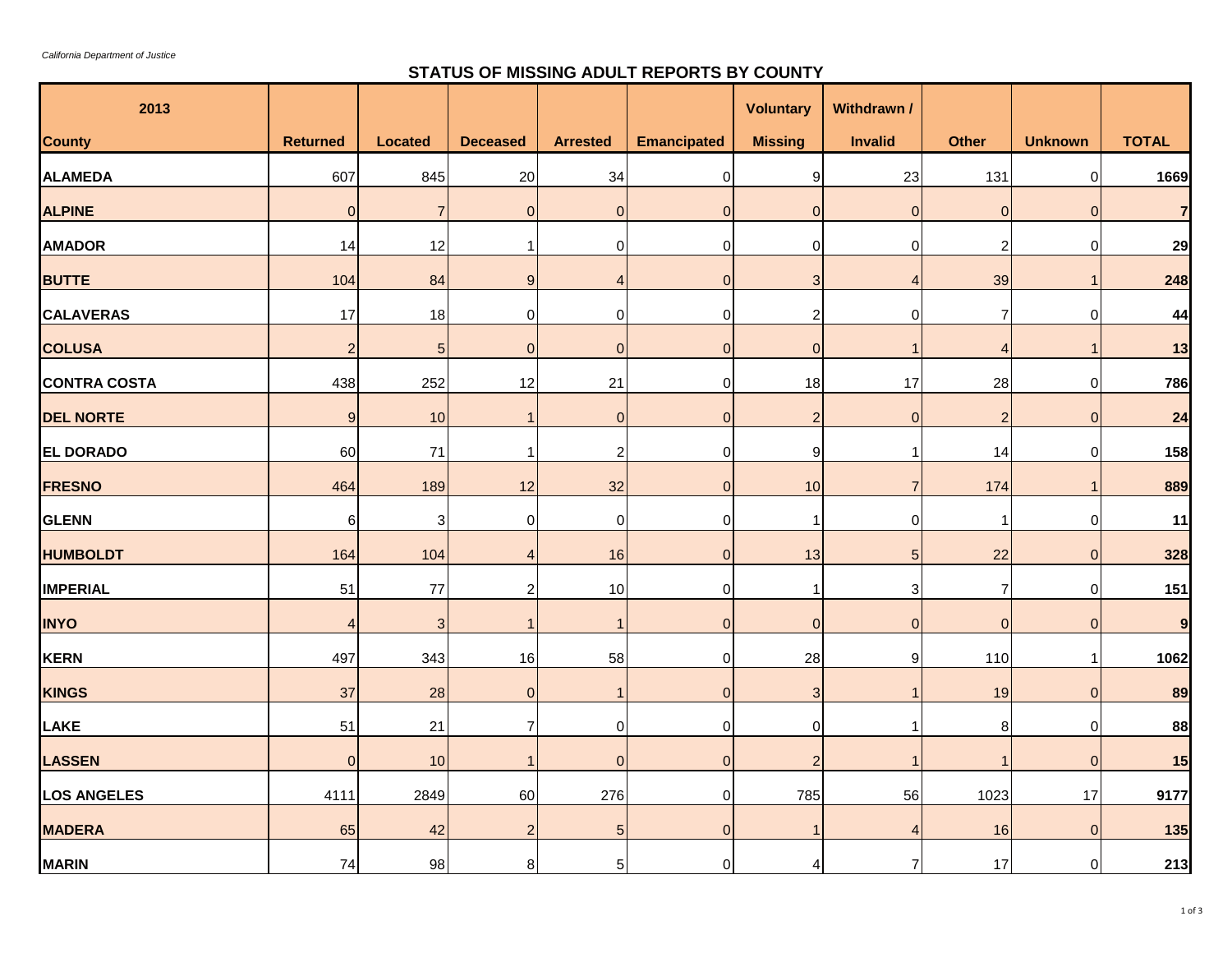## **STATUS OF MISSING ADULT REPORTS BY COUNTY**

| 2013                   |                 |                |                 |                 |                    | <b>Voluntary</b>          | Withdrawn /    |                |                 |                |
|------------------------|-----------------|----------------|-----------------|-----------------|--------------------|---------------------------|----------------|----------------|-----------------|----------------|
| <b>County</b>          | <b>Returned</b> | <b>Located</b> | <b>Deceased</b> | <b>Arrested</b> | <b>Emancipated</b> | <b>Missing</b>            | <b>Invalid</b> | <b>Other</b>   | <b>Unknown</b>  | <b>TOTAL</b>   |
| <b>MARIPOSA</b>        | $\mathbf{3}$    | 16             | $\overline{0}$  | $\overline{0}$  | $\overline{0}$     | $\overline{0}$            | $\overline{0}$ | $\mathbf{1}$   | $\overline{0}$  | 20             |
| <b>MENDOCINO</b>       | 28              | 71             | 6               | 3               | $\mathbf 0$        | $\overline{2}$            | $\Omega$       | $\overline{7}$ | $\pmb{0}$       | 117            |
| <b>MERCED</b>          | 112             | 86             | 6 <sup>1</sup>  | 9 <sub>l</sub>  | $\overline{0}$     | $\overline{2}$            |                | 14             | $\overline{0}$  | 236            |
| <b>MODOC</b>           | $\mathbf{3}$    | 4              | $\overline{0}$  | $\Omega$        | $\mathbf 0$        | $\ensuremath{\mathsf{3}}$ | 0              | $\pmb{0}$      | $\pmb{0}$       | 10             |
| <b>MONO</b>            |                 | $\overline{2}$ | 0               | $\Omega$        | $\mathbf 0$        |                           |                | $\overline{c}$ | $\mathbf{0}$    | $\overline{7}$ |
| <b>MONTEREY</b>        | 167             | 93             | 9               | 10              | $\mathbf 0$        | 6                         | 3              | 47             | -1              | 336            |
| <b>NAPA</b>            | 42              | 16             | 2               | Δ               | $\mathbf 0$        | $\overline{0}$            |                | $\overline{c}$ | $\mathbf 0$     | 67             |
| <b>NEVADA</b>          | 29              | 30             | Δ               | 5               | $\mathbf 0$        |                           |                | 3              |                 | 74             |
| <b>ORANGE</b>          | 1075            | 696            | 16              | 98              | $\overline{0}$     | 59                        | 12             | 254            | $5\phantom{.0}$ | 2215           |
| PLACER                 | 123             | 181            | 8               |                 | $\mathbf 0$        | 11                        | 9              | 25             |                 | 365            |
| <b>PLUMAS</b>          | 5 <sub>5</sub>  | 12             | $\overline{c}$  |                 | $\mathbf 0$        |                           | $\mathbf 0$    | $\overline{c}$ | $\mathbf 0$     | 23             |
| <b>RIVERSIDE</b>       | 827             | 593            | 12              | 61              | $\overline{0}$     | 21                        | 16             | $71$           | -1              | 1602           |
| <b>SACRAMENTO</b>      | 1096            | 529            | 21              | 52              | $\mathbf 0$        | 100                       | 17             | 176            | $\overline{7}$  | 1998           |
| <b>SAN BENITO</b>      | 14              | 11             | $\overline{0}$  |                 | $\mathbf 0$        | $\overline{c}$            | 0              | 3              | $\mathbf 0$     | 31             |
| <b>SAN BERNARDINO</b>  | 1084            | 669            | 27              | 80              | $\mathbf{1}$       | 43                        | 18             | 156            | $5\phantom{.0}$ | 2083           |
| <b>SAN DIEGO</b>       | 1244            | 923            | 39              | 44              | $\overline{0}$     | 163                       | 46             | 359            |                 | 2819           |
| <b>SAN FRANCISCO</b>   | 562             | 603            | 22              | 75              | $\overline{0}$     | 19                        | 3              | 33             | -1              | 1318           |
| <b>SAN JOAQUIN</b>     | 616             | 293            | 15              | 24              | $\mathbf 0$        | 8                         | 10             | 135            | $\mathbf 0$     | 1101           |
| <b>SAN LUIS OBISPO</b> | 59              | 99             | $\overline{4}$  | 3 <sup>1</sup>  | $\overline{0}$     | $6 \overline{6}$          | $\overline{a}$ | 16             |                 | 190            |
| <b>SAN MATEO</b>       | 370             | 261            | 12              | 16              | $\overline{0}$     | $\bf 8$                   |                | 38             | $\pmb{0}$       | 709            |
| <b>SANTA BARBARA</b>   | 153             | 149            | 9               | 22              | $\overline{0}$     | 20                        | 9              | 62             | -1              | 425            |
| <b>SANTA CLARA</b>     | 898             | 483            | 20              | 45              | 0                  | 157                       | 29             | 166            |                 | 1799           |